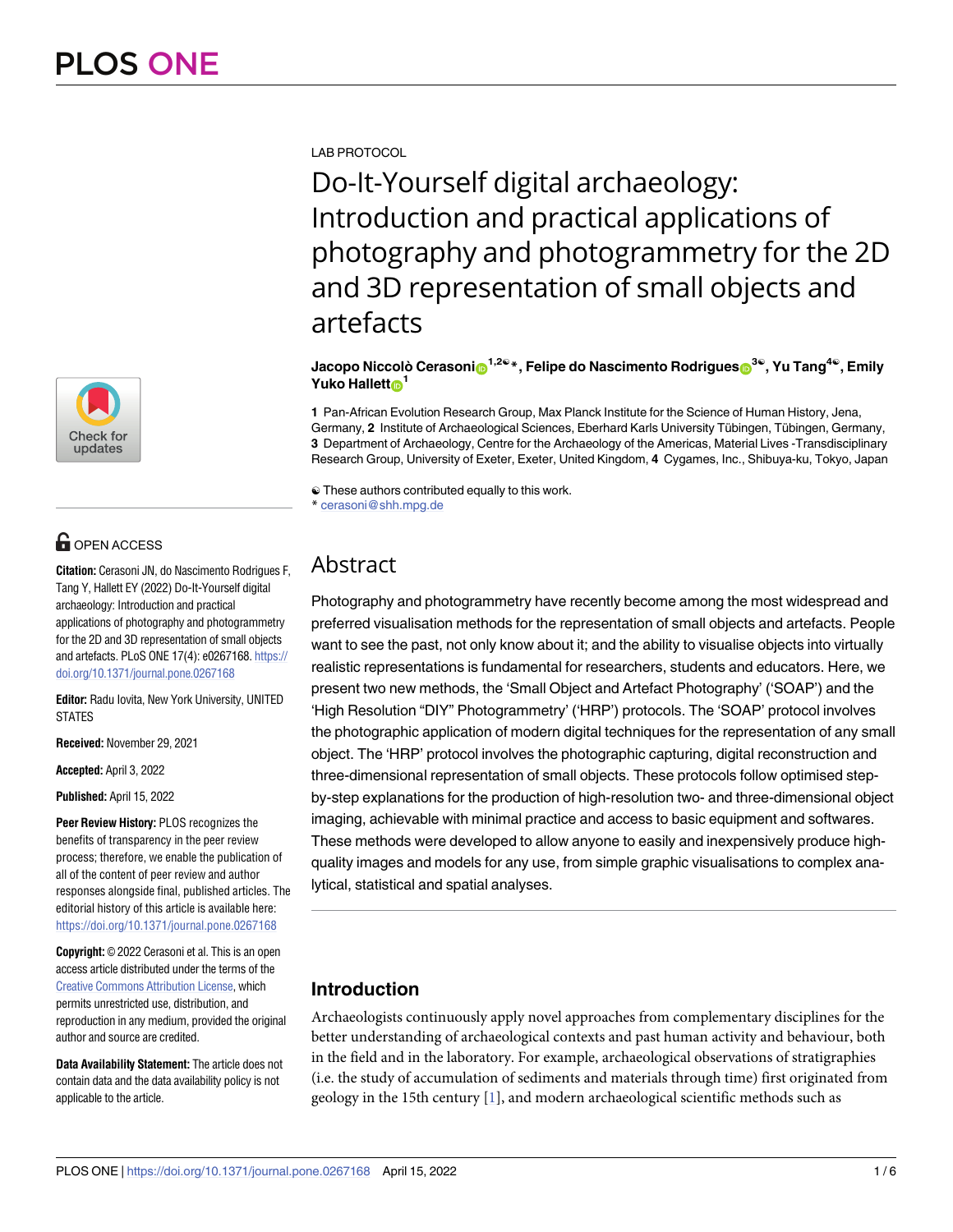<span id="page-1-0"></span>**Funding:** J.N.C. and E.Y.H are funded by the Pan-African Evolution Research Group, based at the Max Planck Institute for the Science of Human History, Jena, Germany. F.N.R. is funded by the University of Exeter College of Humanities International PhD Studentship. Y.T. is funded by Cygames, Incorporated based in Tokyo, Japan. The funders had no role in study design, data collection and analysis, decision to publish, or preparation of the manuscript.

**Competing interests:** The authors have declared that no competing interests exist.

biomolecular and chemical archaeology apply theory and method from the disciplines of biology, genetics and chemistry. Similarly, the study of archaeological material culture and the methods used for the visual representation of artefacts has developed at an incredibly fast rate following the innovations in digital technology that have occurred during the past decades.

The ability to visually represent archaeological materials has always been a fundamental part of archaeological publications and dissemination, as the study of material culture (e.g. stone tools, pottery, metal objects, organic materials, etc.) is one of the principal factors of archaeological research. Traditional means of visual representation of material culture commonly include illustrations in physical or digital formats [[2](#page-4-0)]. However, in the recent decades, and following an expansion of accessibility to digital equipment, photographic and three-dimensional (3D) representations of material culture have become dominant methods in the field.

Photography is undoubtedly the most common medium in use today to represent artefacts in archaeological research [[3](#page-4-0)]. Its origins in this field can be traced back to the mid-nineteenth century [\[4\]](#page-4-0), and the use of this photography for the recording archaeological artefacts is nearly as old as photographic technology [[5](#page-4-0)]. Photography is generally used to record artefacts, archaeological sites, landscapes, and monuments [[3](#page-4-0),[5](#page-4-0),[6](#page-4-0)].

A major improvement in the visual representation of archaeological artefacts has been the shift from an illustrative and artistic photographic style, to a more analytical and objective format. While artistic photographic styles are still employed in cases where public outreach and science communication are of primary interest, analytical and objective photography has become essential for the proper representation of archaeological materials and contexts following proper scientific methods. Examples of this are the increased use of satellite imagery as a primary data source for archaeological surveying [[7](#page-4-0)] and high-resolution microscopic photography as an essential method for the identification and recording of past tool uses [\[8\]](#page-4-0).

Thanks to its inherent value in the visual communication of past human behaviour, archaeological photography has been keenly scrutinised and ultimately improved over time. Major improvements to archaeological photography include methodological and technical improvements in the form of development of photographic equipment and digital control of photographic products and environments [\[4](#page-4-0)], the critical theoretical evaluation of the objective nature of photography [\[9\]](#page-4-0), and the contemporary practical and theoretical reassessment of the relationship between archaeology and photography [\[10\]](#page-4-0). Overall, these advancements have raised photography to a status beyond that of an illustrative medium. Nevertheless, gaps remain in the practical teaching of archaeological photography, as can be seen in the lack of university-level Archaeology programmes offering photographic training [\[3](#page-4-0)]. Several valuable resources exist for archaeologists that discuss the practical aspects of photography, such as the BAJR guides introducing photography [[11](#page-4-0)], and detailed site and artefact photography manuals [\[12,13](#page-4-0)].

Here we present the "Small Object and Artefact Photography", or 'SOAP', protocol as an addition to the field of archaeological photography. This new protocol combines a detailed, concise, and user-friendly workflow that covers the entire photographic acquisition and processing process, thereby contributing to the replicability and reproducibility of high-quality photographs. By clearly explaining every step of the process, and adding theoretical and practical notions to steps explaining camera technical functionalities, the 'SOAP' method shows users how to take high quality photographs and also described the reasons why photographs can be successful or unsuccessful.

Photogrammetry, like photography, has advanced as a method in archaeology over the last decade, resulting in a significant increase in use over the last six years  $[14,15]$  $[14,15]$  $[14,15]$  $[14,15]$ . Its growth in popularity among researchers, heritage professionals, and the public is mostly due to its exceptional ability to bring people even closer to objects and landscapes, in combination with its low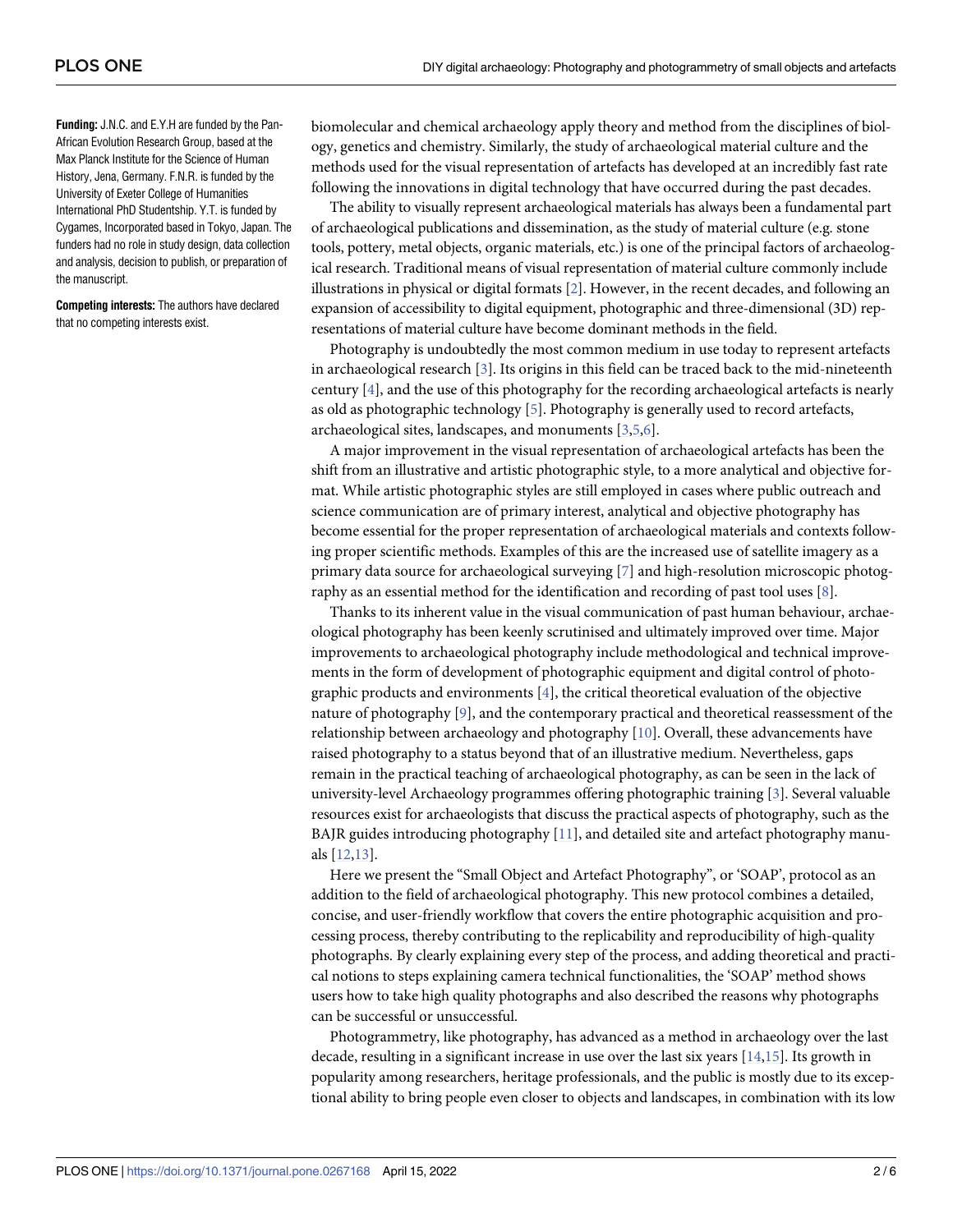<span id="page-2-0"></span>cost in comparison to other 3D recording methods (e.g. structured light, laser, CT scanning, and terrestrial/aerial LiDAR) [[2](#page-4-0),[14](#page-4-0)]. Photogrammetry has been used in a range of archaeological contexts, including faunal and paleontological studies [\[16\]](#page-4-0), lithic use wear analysis [[17](#page-4-0)], small artefact analysis [[18](#page-4-0)], and site photogrammetric surveys [\[19\]](#page-5-0).

Following the modern computational revolution in archaeology [\[20\]](#page-5-0), photogrammetry finds itself at the spotlight of archaeological visual representation, with continuous technical and methodological developments [[18](#page-4-0)[,21\]](#page-5-0). While data visualisation methods are expanding at an exponential rate, the use of photogrammetric methods for new analytical techniques and analyses is yet to be fully explored; this issue has been raised by other researchers [[15](#page-4-0)[–20\]](#page-5-0). To address this, we present here the protocol for the High Resolution "DIY" Photogrammetry ('HRP') Method. This new protocol makes photogrammetry more accessible and less time consuming for beginners by providing a detailed workflow of each step and streamlining the entire photogrammetry process. Our protocol covers all stages of photogrammetry—from image acquisition to post processing—and allows more time for focusing on photogrammetry's analytical applications. Our aim in streamlining photogrammetry and making it widely accessible is to allow archaeologists to further integrate photogrammetry in archaeological research.

The 'SOAP' and 'HRP' protocols offer clear step-by-step processes that anyone can learn and put into practice. However, it is important to note that a good photograph or a good threedimensional model will always be just a visual representation of the visualised artefact. For this reason, it is important to note that a good understanding of the artefact's morphology, technological characteristics and context will always be necessary for the correct interpretation of the visualised material culture. Furthermore, both methods will inevitably encounter limitations depending on the used equipment, workflow variations, and subjective evaluations during their application. Quantitative methods of image analysis [\[22–24\]](#page-5-0) were not applied in our protocols as they fall outside the scope of the applied methods in archaeology that we present here. Both in terms of photographic and photogrammetric documentation, minor differences in image quality will occur depending on a range of variables that will be person- and case-specific. Improving equipment capabilities both in terms of hardware and software functionality will likely automatically result in better and more efficient final products. Increased time spent on practicing the presented methods will also exponentially improve their application and outcomes.

The 'SOAP' and 'HRP' protocols were developed using Adobe Camera Raw ©, Adobe Photoshop 2021 ©, RawDigger ©, DxO Photolab ©, and RealityCapture ©, as they have native functions and tools that make them easier and faster compared to other comparable softwares. Although most of the used softwares in the 'SOAP' and 'HRP' protocols are readily available in academic environments, these methods can be applied to any other non-subscription based softwares with similar features. In this regard, free and/or open-access softwares can be readily used, albeit with minor changes in the application of some of the presented steps depending on the used software's functionalities. For raster-based softwares used for both photography and photogrammetry, Adobe Photoshop © can be used, while free to access software such as GIMP © and Krita ©,or single-purchase products such as Affinity Photo © can be used. For 3D Reconstruction photogrammetric softwares, such as RealityCapture ©, a good free and open-source alternative is Meshroom ©.

#### **Materials and methods**

The protocols described in this peer-reviewed article are published on protocols.io, [https://dx.](https://dx.doi.org/10.17504/protocols.io.b53zq8p6) [doi.org/10.17504/protocols.io.b53zq8p6](https://dx.doi.org/10.17504/protocols.io.b53zq8p6) ('SOAP' Protocol) and [https://dx.doi.org/10.17504/](https://dx.doi.org/10.17504/protocols.io.b53xq8pn) [protocols.io.b53xq8pn](https://dx.doi.org/10.17504/protocols.io.b53xq8pn) ('HRP' Protocol), and are included for printing supporting information file 1 and 2 with this article.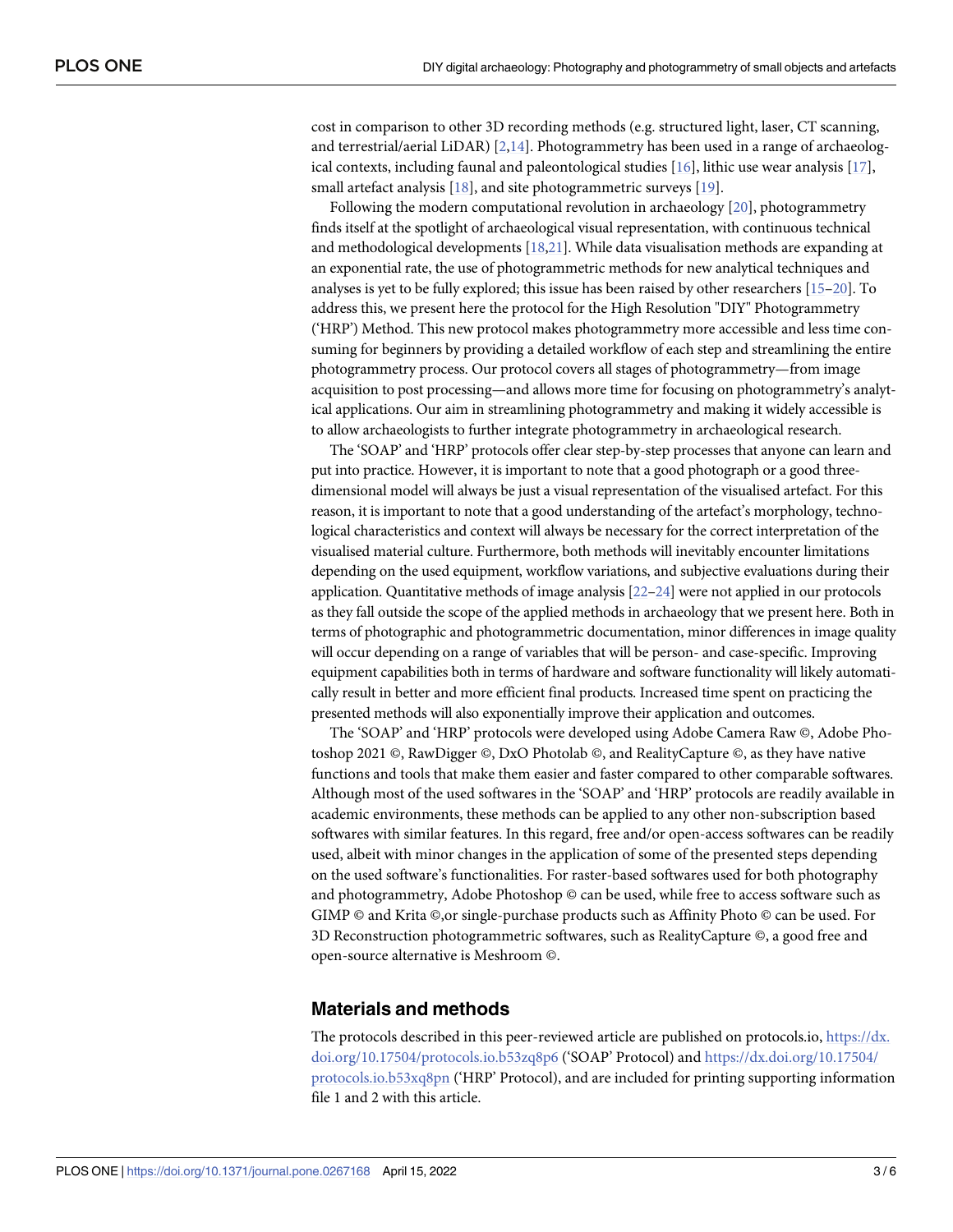#### **Expected results**

While a variety of publications on artefact photography and small object photogrammetry already exist, with the application of the 'SOAP' and 'HRP' methods it is expected that users will be able to produce high-quality and publishable two- and three-dimensional visualisations of their archaeological artefacts independently and without the necessary dependency of other methodological sources. Furthermore, with enough practice over time and access to the softwares listed above, anyone who is interested in archaeological material culture, whether for personal, educational, or professional reasons, will be able to do so while keeping time and costs as efficient and low as possible.

Of particular importance, with the application of the 'HRP' Method, differentiations in skill or experience level will result in little to no difference in the application and comprehensibility of the method. Anyone will be able to produce high quality 3D scans at a fraction of the price of other scanning techniques, such as light structured scanning, laser scanning, or CT-scanning. The application of this method makes high-resolution models achievable using beginner or intermediate level equipment and at a much higher resolution compared to other expensive scanning methods.

Overall, whether for simple visualisation or more complex analytical purposes, the protocols presented here will offer the possibility to produce high quality visualisations of artefacts. It is therefore expected that any users of these protocols can produce photographs and photogrammetric models for: (1) academic and general audience publication, (2) quantitative and analytical purposes (e.g. geospatial, statistical, morphological, functional), or (3) public outreach (e.g. printable 3D models, museums, exhibitions, children's activities).

#### **Supporting information**

**S1 [Fig](http://www.plosone.org/article/fetchSingleRepresentation.action?uri=info:doi/10.1371/journal.pone.0267168.s001).** (PNG)

**S1 [File.](http://www.plosone.org/article/fetchSingleRepresentation.action?uri=info:doi/10.1371/journal.pone.0267168.s002) Small Object and Artefact Photography—'SOAP' protocol.** also available on protocols.io.

(PDF)

**S2 [File.](http://www.plosone.org/article/fetchSingleRepresentation.action?uri=info:doi/10.1371/journal.pone.0267168.s003) High Resolution "DIY" Photogrammetry—'HRP' Protocol.** also available on protocols.io. (PDF)

### **Acknowledgments**

We would like to thank the Pan-African Evolution Research Group and the Max Planck Institute for the Science of Human History for their support during the development of this study. We sincerely thank the reviewers of this study, particularly Dr. Samantha T. Porter (University of Minnesota) for her extremely detailed and in-depth review. E.Y.H. thanks Curtis W. Marean (Arizona State University) for assistance with best practices in macro photography. The following study was carried out as part of the Archaeological Creative Tank.

### **Author Contributions**

**Conceptualization:** Jacopo Niccolò Cerasoni.

**Investigation:** Jacopo Niccolò Cerasoni, Felipe do Nascimento Rodrigues, Yu Tang, Emily Yuko Hallett.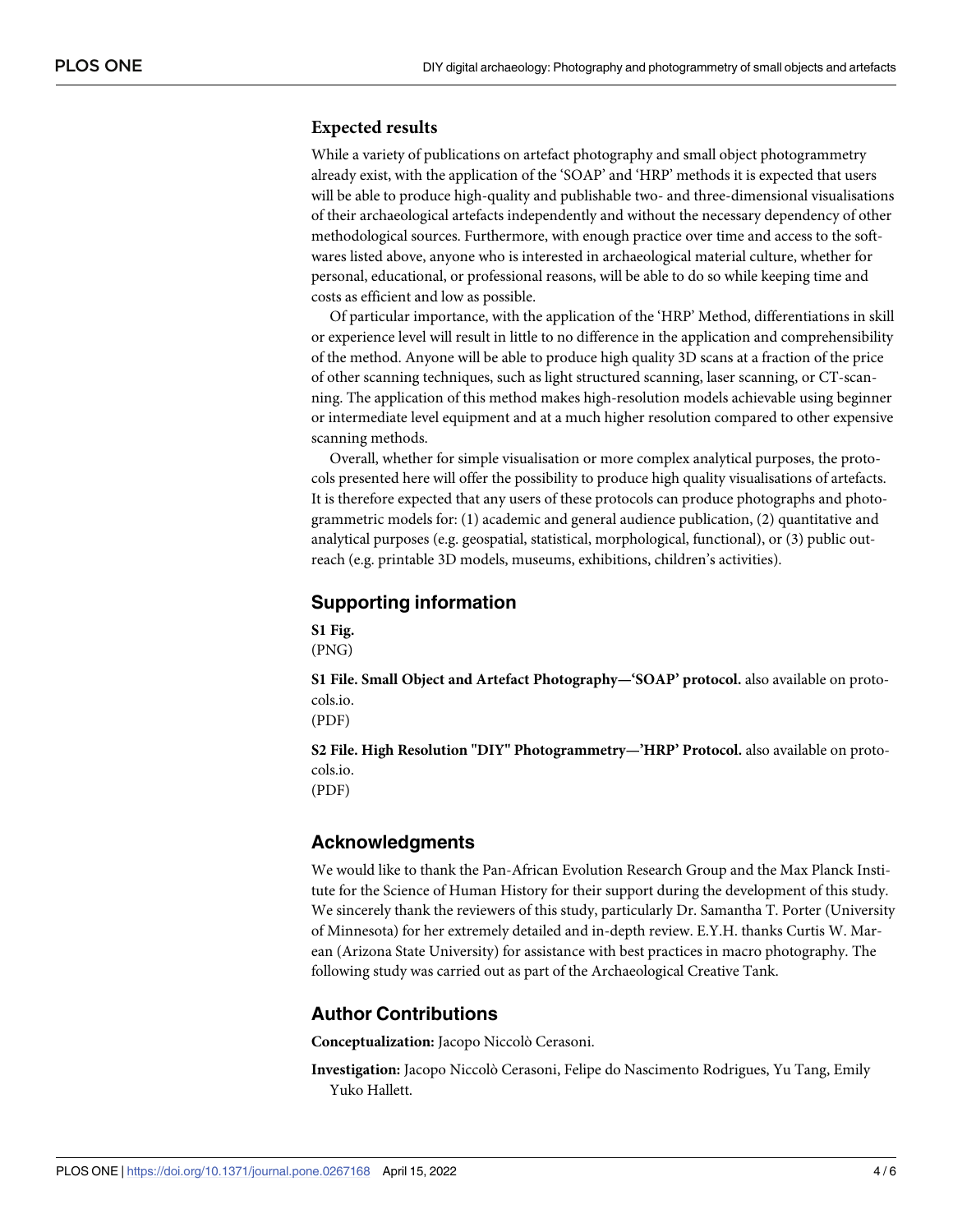<span id="page-4-0"></span>**Methodology:** Jacopo Niccolò Cerasoni, Felipe do Nascimento Rodrigues, Yu Tang, Emily Yuko Hallett.

**Project administration:** Jacopo Niccolò Cerasoni.

**Supervision:** Jacopo Niccolò Cerasoni.

- **Validation:** Jacopo Niccolò Cerasoni, Felipe do Nascimento Rodrigues, Yu Tang, Emily Yuko Hallett.
- **Writing – original draft:** Jacopo Niccolò Cerasoni, Felipe do Nascimento Rodrigues.

**Writing – review & editing:** Jacopo Niccolò Cerasoni, Felipe do Nascimento Rodrigues, Yu Tang, Emily Yuko Hallett.

#### **References**

- **[1](#page-0-0).** Thomas K. and Kelly R. (2005). Archaeology. p. 153. Wadsworth, Cengage Learning. ISBN: 0155058991.
- **[2](#page-1-0).** Cerasoni J. N. (2021). Vectorial application for the illustration of archaeological lithic artefacts using the "Stone Tools Illustrations with Vector Art"(STIVA) Method. PLOS ONE, 16(5), e0251466. [https://doi.](https://doi.org/10.1371/journal.pone.0251466) [org/10.1371/journal.pone.0251466](https://doi.org/10.1371/journal.pone.0251466) PMID: [33975331](http://www.ncbi.nlm.nih.gov/pubmed/33975331)
- **[3](#page-1-0).** Schlitz M. 2018. Archaeological Photography. In: López Varela S. L. ed. (2018) The Encyclopedia of Archaeological Sciences. John Wiley & Sons: 1–3. [https://doi.org/10.1002/9781119188230.](https://doi.org/10.1002/9781119188230.saseas0028) [saseas0028](https://doi.org/10.1002/9781119188230.saseas0028)
- **[4](#page-1-0).** Dorrell P. 1994. Photography in Archaeology and Conservation. 2nd ed. Cambridge: Cambridge University Press. <https://doi.org/10.1017/CBO9780511621932>
- **[5](#page-1-0).** Lockyear K. 2010. Site Photography in the digital age. Unpublished manuscript: 1–23. Available at: [https://www.academia.edu/36929546/Site\\_photography\\_in\\_the\\_digital\\_age.](https://www.academia.edu/36929546/Site_photography_in_the_digital_age)
- **[6](#page-1-0).** South S. A. 1968. Photography in Historical Archaeology. Historical Archaeology, 2: 73–113.
- **[7](#page-1-0).** Fowler M. J. F. 2010. Satellite imagery and archaeology. In: Cowley D. C. Standring R. A. and Abicht M. J. eds. (2010). Landscape Through the Lens Aerial Photographs and Historic Environment. Oxford. Oxbow Books: 99–110.
- **[8](#page-1-0).** Van Gijn A. L. 2014. Science and interpretation in microwear studies. Journal of Archaeological science, 48: 166–169.
- **[9](#page-1-0).** Shanks M. 1997. Photography and Archaeology. In: Molyneux B. L. ed. (1997). The Cultural Life of Images: Visual Representation in Archaeology, London, Routledge: 73–107.
- **[10](#page-1-0).** McFadyen L. and Hicks D. Archaeology and Photography: Time, Objectivity and Archive. London. Routledge. <https://doi.org/10.4324/9781003103325>
- **[11](#page-1-0).** Connolly D. 2006. Digital Photography in Archaeology: A Basic Guide. BAJR Practical Guide Series. Guide 12.
- **[12](#page-1-0).** Fisher L. J. 2009a. Photography for Archaeologists Part 1: Site specific record. BAJR Practical Guide Series. Guide 25.
- **[13](#page-1-0).** Fisher L. J. 2009b. Photography for Archaeologists Part 2: Artefact recording. BAJR Practical Guide Series. Guide 26.
- **[14](#page-2-0).** Marín-Buzón C. Pérez-Romero A. López-Castro J. et al. 2021. Photogrammetry as a New Scientific Tool in Archaeology: Worldwide Research Trends. Sustainability, 13, 5319: 1–27. [https://doi.org/10.](https://doi.org/10.3390/su13095319) [3390/su13095319](https://doi.org/10.3390/su13095319)
- **[15](#page-2-0).** Magnani M. Douglass M. Schroder W. et al. 2020. American Antiquity, 85, 4: 737–760. [https://doi.org/](https://doi.org/10.1017/aaq.2020.59) [10.1017/aaq.2020.59](https://doi.org/10.1017/aaq.2020.59)
- **[16](#page-2-0).** Evin A. Souter T. Hulme-Beaman A. et al. 2016. Journal of Archaeological Science: Reports, 9: 87–93. <https://doi.org/10.1016/j.jasrep.2016.06.028>
- **[17](#page-2-0).** Zupancich A. Mutri G. Caricola I. et al. 2019. Archaeological and Anthropological Sciences, 11. 4801– 4827. <https://doi.org/10.1007/s12520-019-00824-5>
- **[18](#page-2-0).** Sapirstein P. 2018. A High-precision photogrammetric recording system for small artifacts. Journal of Cultural Heritage, 31. 33–45.